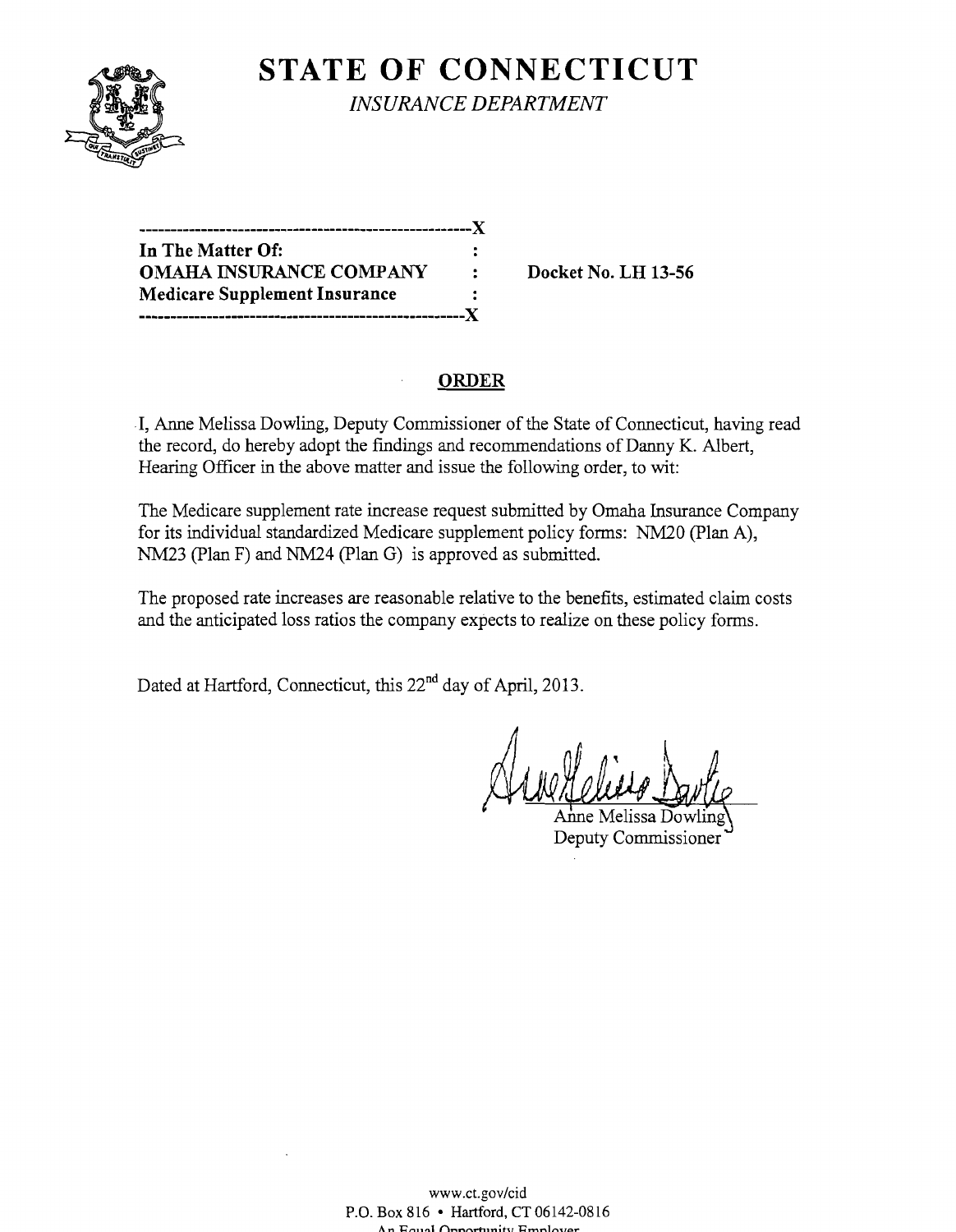

**STATE OF CONNECTICUT** 

*INSURANCE DEPARTMENT* 

| In The Matter Of:                    |   |
|--------------------------------------|---|
| <b>OMAHA INSURANCE COMPAY</b>        | ٠ |
| <b>Medicare Supplement Insurance</b> | ٠ |
| ----------------                     |   |

**Docket No. LH 13-56** 

# **PROPOSED FINAL DECISION**

# 1. **INTRODUCTION**

The Insurance Commissioner of the State of Connecticut is empowered to review rates charged for individual and group Medicare supplement policies sold to any resident of this State who is eligible for Medicare. The source for this regulatory authority is contained in Chapter 700c and Section 38a-495a of the Connecticut General Statutes.

After due notice a hearing was held at the Insurance Department in Hartford on April 11, 2013 to consider whether or not the rate increase requested by Ohama Insurance Company on its individual standardized Medicare supplement business should be approved.

No one from the general public attended the hearing.

No Company representatives from Omaha Insurance Company attended the hearing.

The hearing was conducted in accordance with the requirements of Section 38a-474, Connecticut General Statutes, the Uniform Administrative Procedures Act, Chapter 54 of the Connecticut General Statutes, and the Insurance Department Rules of Practice, Section 38a-8-1 et seq. of the Regulations of Connecticut State Agencies.

A Medicare supplement (or Medigap) policy is a private health insurance policy sold on an individual or group basis which provides benefits that are additional to the benefits provided by Medicare. For many years Medicare supplement policies have been highly regulated under both state and federal law to protect the interests of persons eligible for Medicare who depend on these policies to provide additional coverage for the costs of health care.

Effective December 1, 2005, Connecticut amended its program of standardized Medicare supplement policies in accordance with Section 38a-495a of the Connecticut General Statutes, and Sections 38a-495a-1 through 38a-495a-21 of the Regulations of Connecticut Agencies. This program, which conforms to federal requirements, provides that all insurers offering Medicare supplement policies for sale in the state must offer the basic "core" package of benefits known as Plan A. Insurers may also offer anyone or more of eleven other plans (Plans B through N).

> www.ct.gov/cid P.O. Box 816 • Hartford, CT 06142-0816 An Eaual Opportunity Emplover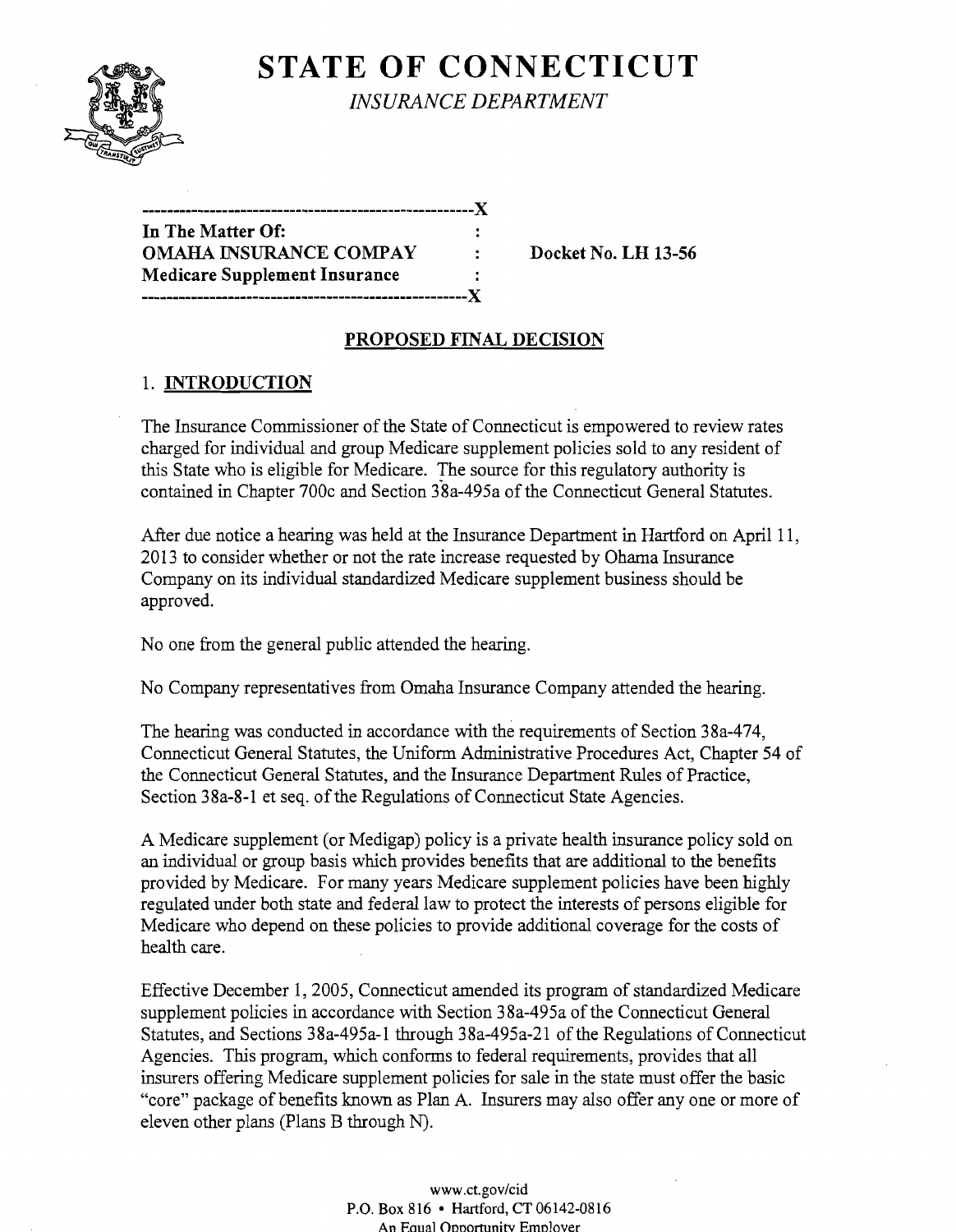Effective January 1,2006, in accordance with Section 38a-495c of the Connecticut General Statutes (as amended by Public Act 05-20) premiums for all Medicare supplement policies in the state must use community rating. Rates for Plans A through N must be computed without regard to age, gender, previous claims history or the medical condition of any person covered by a Medicare supplement policy or certificate.

The statute provides that coverage under Plan A through N may not be denied on the basis of age, gender, previous claims history or the medical condition of any covered person. Insurers may exclude benefits for losses incurred within six months from the effective date of coverage based on a pre-existing condition.

Effective October 1, 1998, carriers that offer Plan B or Plan C must make these plans as well as Plan A, available to all persons eligible for Medicare by reason of disability.

Insurers must also make the necessary arrangements to receive notice of all claims paid by Medicare for their insureds so that supplemental benefits can be computed and paid without requiring insureds to file claim forms for such benefits. This process of direct notice and automatic claims payment is commonly referred to as "piggybacking" or "crossover".

Sections 38a-495 and 38a-522 of the Connecticut General Statutes, and Section 38a-495a-10 ofthe Regulations of Connecticut Agencies, state that individual and group Medicare supplement policies must have anticipated loss ratios of 65% and 75%, respectively. Under Sections 38a-495-7 and 38a-495a-10 of the Regulations of Connecticut Agencies, filings for rate increases must demonstrate that actual and expected losses in relation to premiums meet these standards, and anticipated loss ratios for the entire future period for which the requested premiums are calculated to provide coverage must be expected to equal or exceed the appropriate loss ratio standard.

Section 38a-473 of the Connecticut General Statutes provides that no insurer may incorporate in its rates for Medicare supplement policies factors for expenses that exceed 150% of the average expense ratio for that insurer's entire written premium for all lines of health insurance for the previous calendar year.

#### II. **FINDING OF FACT**

After reviewing the exhibits entered into the record of this proceeding, and utilizing the experience, technical competence and specialized knowledge of the Insurance Department, the undersigned makes the following findings of fact:

- 1. Omaha Insurance Company has requested the approval of a 12% rate increase for standardized Plans A, F and G.
- 2. The following are estimated 12/31/2012 in-force counts in Connecticut and on a nationwide basis:

| Plan  | Connecticut | Nationwide |
|-------|-------------|------------|
| А     |             | 48         |
| F     | 51          | 5,790      |
| G     | 96          | 4,872      |
| Total | 147         | 10,710     |